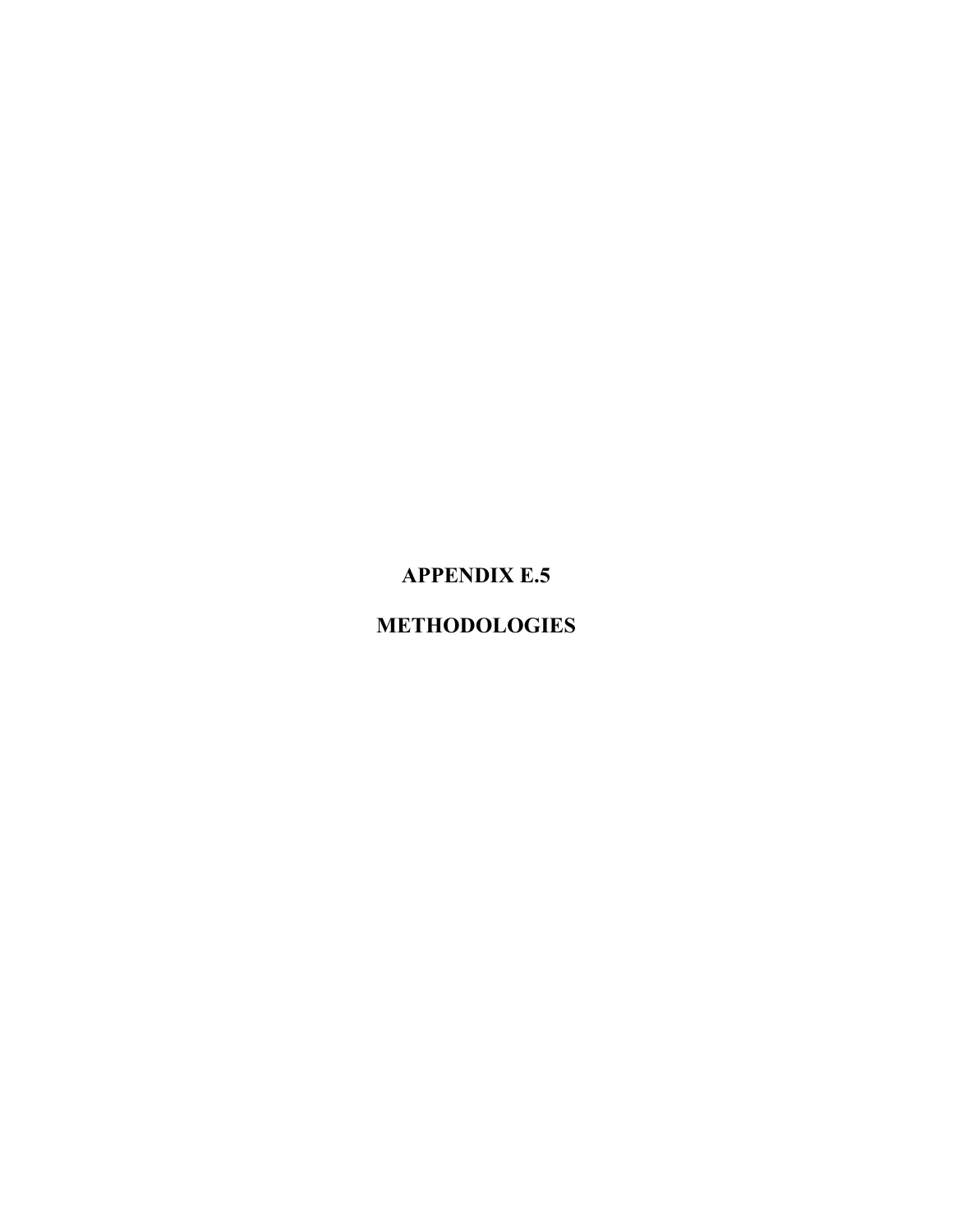# **E.5. METHODOLOGIES**

# **METHODOLOGY FOR LAND USE ANALYSIS**

The analysis was conducted using the *2001 Real Property Assessment Data*, published by the New York City Department of Finance; the *Sanborn Manhattan Land Book (2000-2001)*, published by TRW Redi Property Data; maps of Manhattan published by the Identity Map Company; and the Zoning Resolution of the City of New York. This information was supplemented by field surveys conducted in 2001, 2002, and 2003.

#### **METHODOLOGY FOR LAND USE PROJECTIONS**

As part of the study process for the Second Avenue Subway, NYMTC's projections for New York County (Manhattan) were used to develop an estimate of future changes that might be expected in particular neighborhoods in Manhattan. In developing its Regional Transportation Plan, NYMTC prepared forecasts of the expected population, employment, and labor force growth for each of the 31 counties in the region between 2000 and 2025 (the Regional Transportation Plan is discussed in more detail in Chapter 1, "Project Purpose and Need"). NYMTC's projections were prepared for the entire borough of Manhattan, but did not specify the particular neighborhoods in Manhattan where the growth might occur. Therefore, for the Second Avenue Subway study, NYMTC's countywide projections for Manhattan served as control totals to develop more detailed projections for the different study area neighborhoods.

Because changes in population and employment often correspond to changes in land use, an initial step in the forecasting effort was to project land use changes expected in the Second Avenue Subway study area by 2020 without the construction of the Second Avenue Subway. This assessment of development and changes in land use was made by reviewing future development cited for other recent environmental studies for projects within the study area, reports prepared by DCP, consultations with HPD, and review of various periodicals. The study assumed that while specific development proposals identified today might not actually be built in the future, they demonstrate the attractiveness of particular neighborhoods for future developments of that type and scale. The developments were described in terms of their size (i.e., dwelling units, floor area for retail, office, institutional and manufacturing uses, etc.) and then converted to population (residential or worker). The resulting inventory of future developments was then used to determine where NYMTC's projected growth would occur in Manhattan: the total growth projected by NYMTC was allocated proportionally throughout Manhattan following the proportions developed with the project inventory.

# **METHODOLOGY FOR ECONOMIC CONDITIONS ANALYSIS**

# *NEIGHBORHOOD ZONES AND BOROUGH*

To conduct the analysis of each neighborhood zone, private sector employment data for third quarter 1990 and 2000, provided by the New York State Department of Labor (NYSDOL), were reviewed, and major employers and industries that dominate or characterize the neighborhoods were identified. (NYSDOL only compiles data for companies with four or more employees, i.e., companies covered by unemployment insurance). The data are broken down into major industrial sectors, based on the two-digit Standard Industrial Classification (SIC) code established by U.S. Census Bureau. To describe long-term employment trends throughout the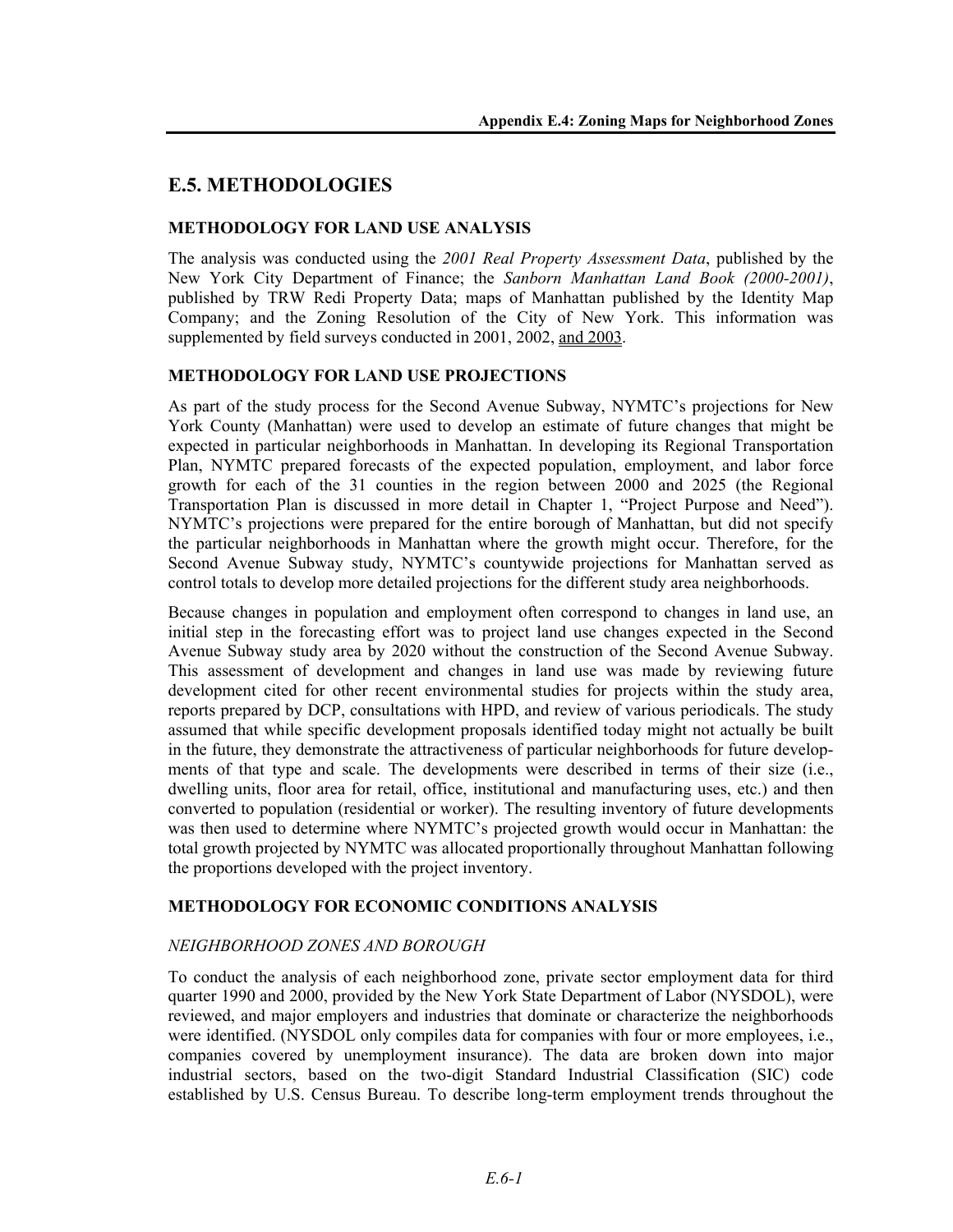entire borough, a different data set was used: NYSDOL's "ES-202" data set, which provides annual average employment data as opposed to quarterly data. Therefore, the borough-wide table cannot be directly compared to the neighborhood employment tables.

#### *STATION AND STAGING/SHAFT SITE STUDY AREAS ANALYSIS*

In addition, this chapter includes an analysis of local retail business conditions in the areas immediately surrounding the proposed stations, staging areas, shaft sites, and yards. The analysis is based on extensive field research conducted in March and April 2002, which included conducting surveys of ground-floor commercial retail establishments near each proposed station area, staging area, shaft site, or yard. The reason for the focus on retail establishments is that in Manhattan, most businesses at the street level are retail businesses, and it is these street level establishments that are most likely to be affected by construction and operation of the Second Avenue Subway. In contrast, commercial offices are typically located above the ground floor; consequently, such businesses are less likely to experience effects from the project. However, in study areas where there are tall commercial office buildings (i.e., East Midtown and Lower Manhattan) with entrances abutting the proposed construction areas, the analysis also considers potential construction-related effects on the commercial tenants. For each study area, the surveys recorded the number and percentage of retail stores organized by store type using the SIC system for retail trade, which divides stores into "shopping" and "convenience" goods and services establishments. Convenience goods and services stores are those that serve the neighborhoods in which they are located; for such businesses, such factors as location and access are typically more important than price in determining where consumers will make their purchases. On the other hand, consumers will travel longer distances to purchase shopping goods and services, i.e., products for which buyers will "comparison shop" based on price, quality, selection, and other factors.

# **METHODOLOGY FOR VISUAL ANALYSIS**

Because the Federal Transit Administration (FTA) has not formulated guidance for assessing and mitigating visual impacts, the analysis follows guidance published by FTA's sister agency, the Federal Highway Administration (FHWA). It also uses guidance published by the New York State Department of Environmental Conservation (NYSDEC) and the City of New York through the New York City Environmental Quality Review *(CEQR) Technical Manual.*

According to FHWA's guidance ("Esthetics and Visual Quality Guidance Information," August 18, 1986), visual resources are "those physical features that make up the visible landscape, including land, water, vegetative and man-made elements. These elements are the stimuli upon which actual visual experience is based. Visual resources are not, however, limited to elements or features that are of outstanding visual quality. A location or element in the visual environment can have visual values attributed to it by its viewers regardless of its quality. Viewer sensitivity or local values can confer visual significance on landscape features and areas that would otherwise appear unexceptional."

NYSDEC's guidance ("Assessing and Mitigating Visual Impacts," July 31, 2000) defines aesthetic resources as being derived from, but not limited to, the following categories: properties on or eligible for inclusion in the State or National Register of Historic Places, such as Trinity Church; state parks; urban cultural parks; state forest preserves; National Wildlife Refuges; National Natural Landmarks, such as the Hudson River; national parks, recreation areas, seashores, or forests; national or state wild, scenic, or recreational rivers; sites, areas, lakes,